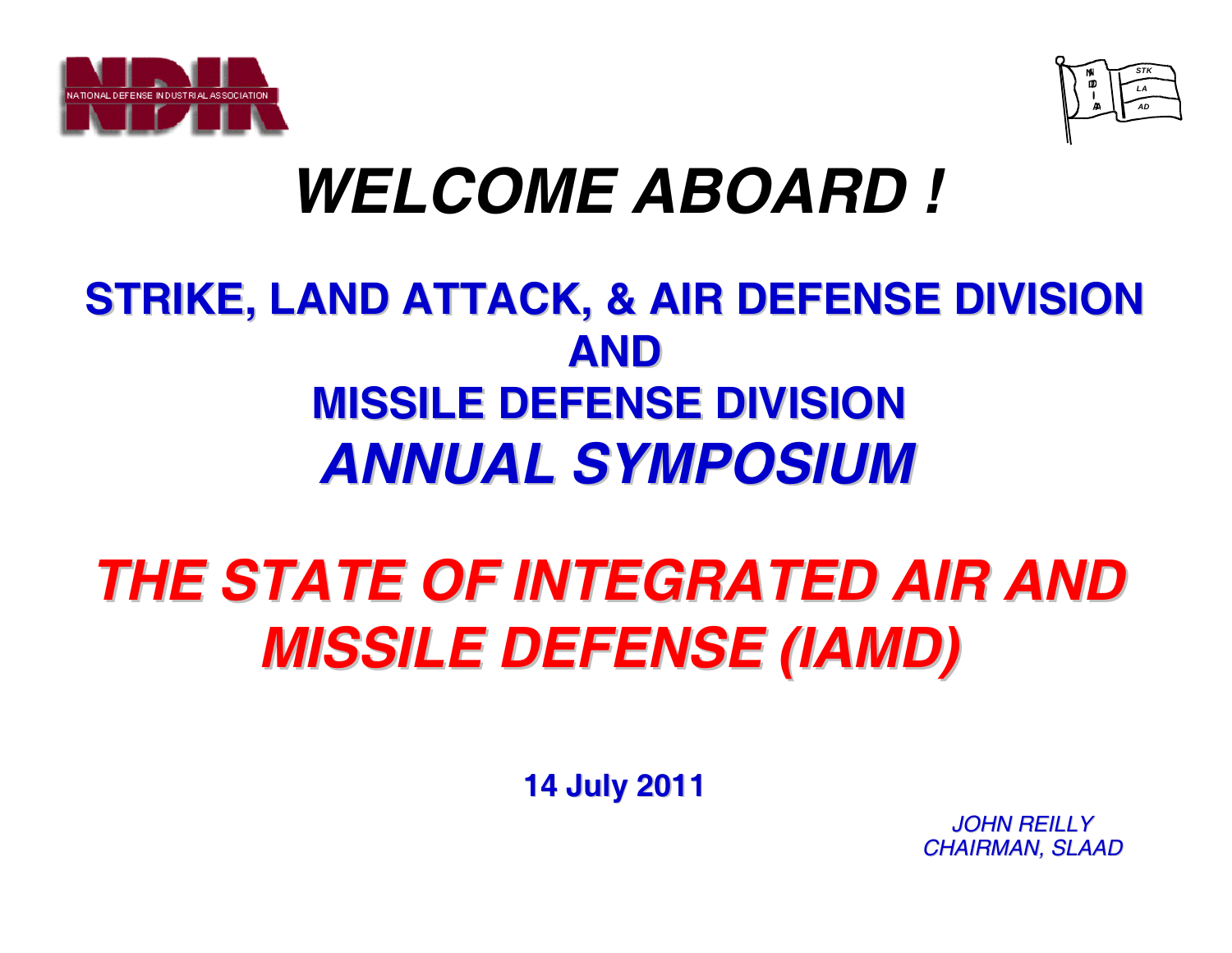



# **2ND YEAR of TEAMED SYMPOSIUM**

- **2ND ANNUAL "STATE OF INTEGRATED AIR AND MISSILE DEFENSE (IAMD)" SYMPOSIUM**
	- **- SECOND, FOLLOW-ON TEAMED SYMPOSIUM EFFORT BY THE NDIA SLAA AND MISSILE DEFENSE DIVISIONS**
	- **- SUSTAINS A NEW VENUE IN NDIA FOR AN ANNUAL SYMPOSIUMFOCUSING ON THE LATEST STATUS OF KEY JOINT AND SERVICE PROGRAMS AND TECHNOLOGIES CONCERNED WITH INTEGRATEDAIR AND MISSILE DEFENSE (IAMD)**

#### • **OUR SYMPOSIUM VISION:**

- **- ANNUAL --- IN 2012, OUR 3RD ANNUAL IAMD SYMPOSIUM!**
- **- VENUE: KOSSIAKOFF CONFERENCE CENTER, JOHNS HOPKINS UNIVERSITY APPLIED PHYSICS LABORATORY, LAUREL, MD**
- **- CLASSIFICATION LEVEL ~ SECRET**
- **- NO PRESS / MEDIA --- SPEAKERS MAY SPEAK CANDIDLY**
- **- NON-ATTRIBUTION**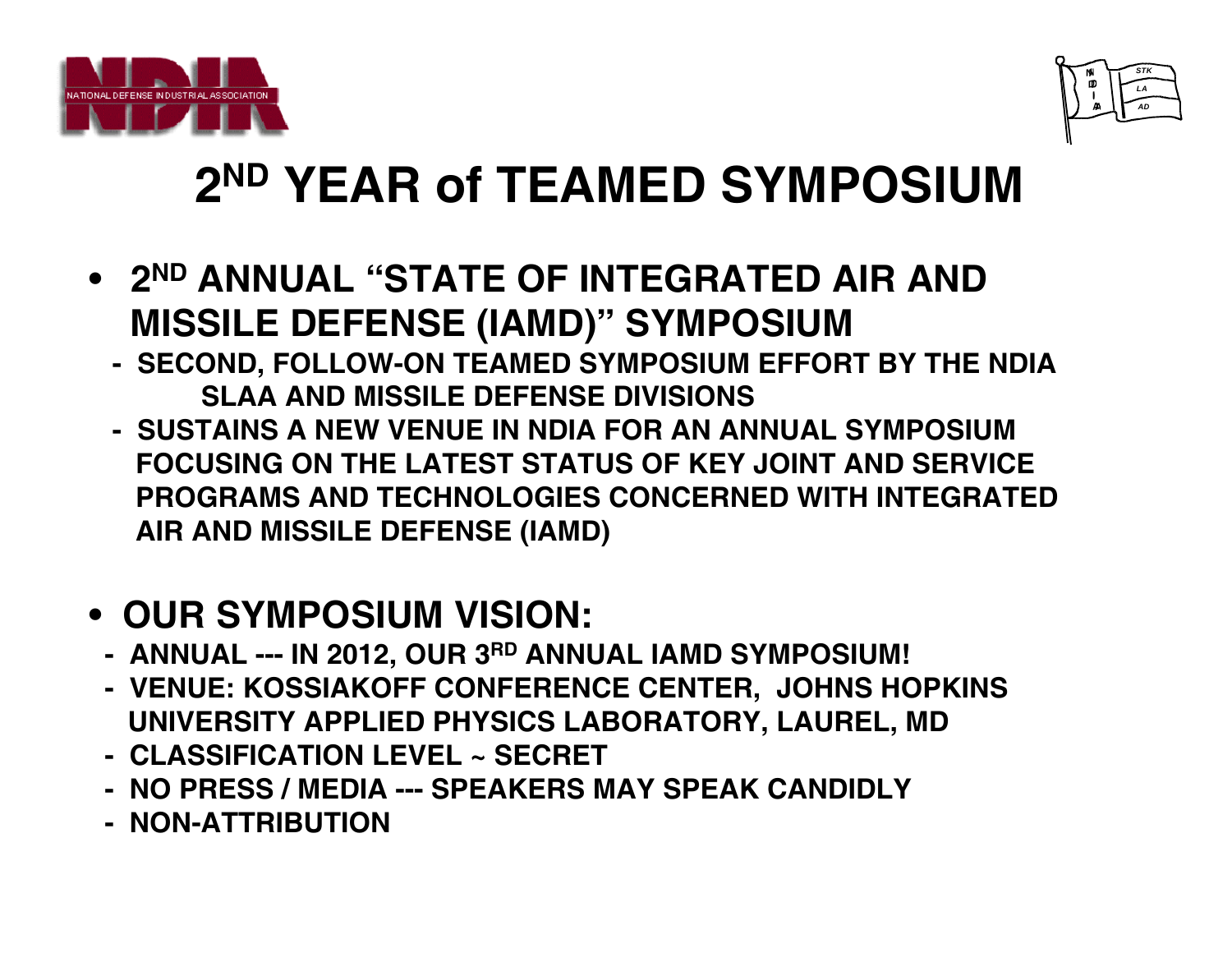



## **STRIKE, LAND ATTACK, AND AIR DEFENSE DIVISION**

- **MISSION AND PURPOSE**
- **- PROVIDE OPEN AND OBJECTIVE COMMUNICATION CHANNEL AMONG U.S. NAVY, DEPARTMENT OF DEFENSE, AND INDUSTRY**
- **- ADDRESS THREAT, OPERATIONAL CONCEPTS, COMBAT ARCHITECTURES,**

**SYSTEM**

**TECHNOLOGY, SYSTEMS INTEGRATION, ACQUISITION, AND MANPOWER ISSUES**

- **FOCUS**
- **- CONDUCT FORMAL STUDIES AND ANALYSES RELATED TO STRIKE, LAND ATTACK, AND AIR DEFENSE ISSUES**
- **- PREPARE AND DISTRIBUTE STUDY REPORTS TO GOVERNMENT AND INDUSTRY**
- **- SCOPE THE STUDIES TO PROVIDE UNBIASED, USEFUL AND TIMELY RESULTS**
- **- STUDY PARTICIPATION BY INDUSTRY AND GOVERNMENT IS VOLUNTARY**
- *SINCE 1982, SLAAD HAS PERFORMED OVER 100 PRO BONO STUDIES FOR THE DEPARTMENT OF THE NAVY*